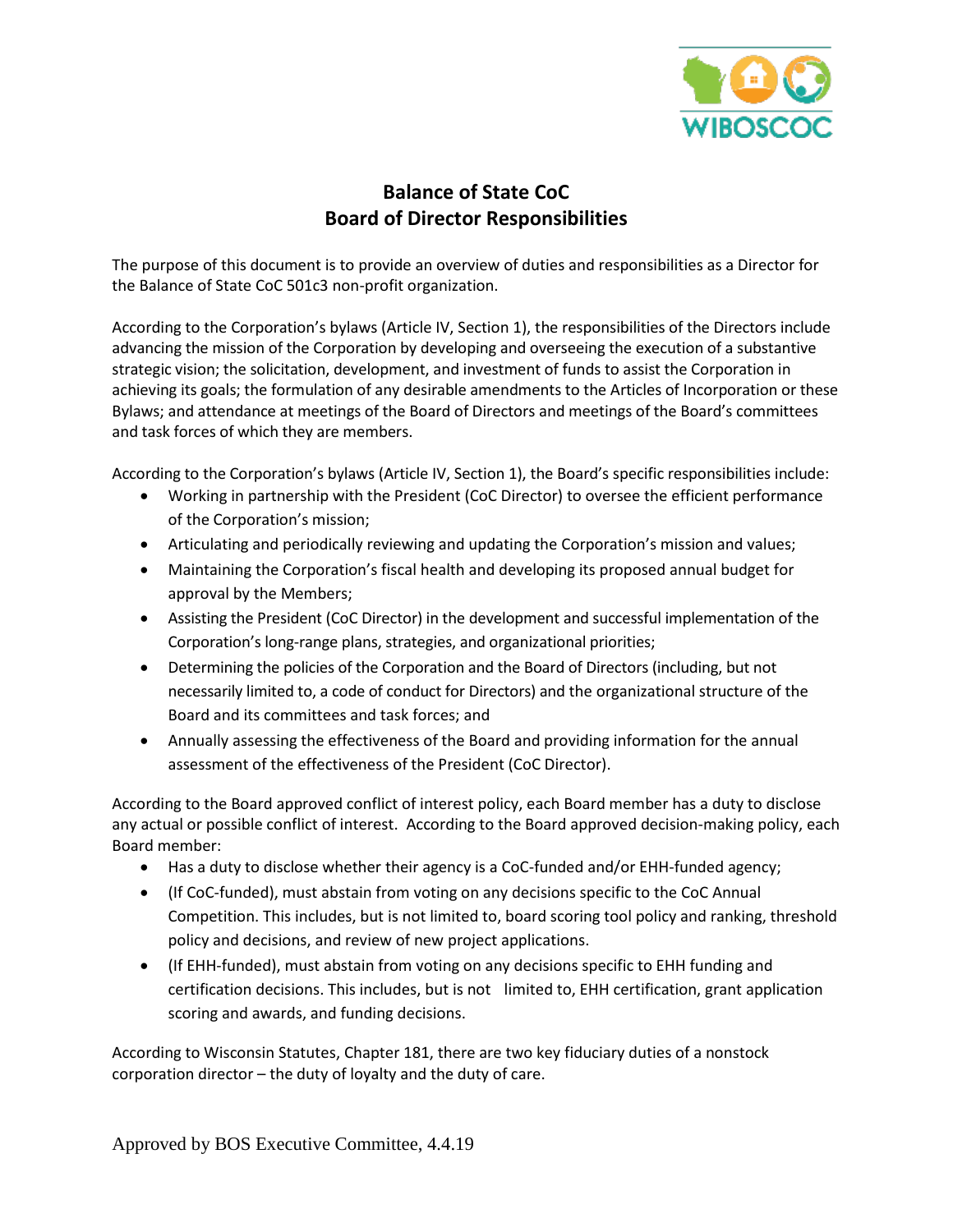

- **Duty of Loyalty** In basic terms, the duty of loyalty requires a director to put the interests of the corporation above the interests of the director personally or any third-party organization with whom the director may be affiliated. It also prohibits the director from making any decision or entering into any transaction for which the director will personally profit. If a director was appointed to the Board to represent a specific interested party, that director nonetheless has a duty to act in the best interests of the corporation as a whole, rather than to advocate for that interested party.
- **Duty of Care** The duty of care is typically described as a director's duty to act with good faith and with the care that an ordinarily prudent person would exercise in a like position under similar circumstances.

# Specific expectations as a member of a working Board of Directors include, but are not limited to:

#### **(1) Attendance at each two-day Balance of State CoC quarterly meeting**

 Each Board member is responsible for their own registration fee, transportation, food & hotel costs.

#### **(2) Attendance at each monthly Board of Director meeting**

- Each Board member is responsible for notifying the Secretary of the Corporation in advance of a missed meeting.
- In general, monthly Board meetings occur on the 4<sup>th</sup> Tuesday of the month, from 1:00-3:00pm via go-to webinar.
- At least on a quarterly basis, the Board of Directors meet in a central location in person for strategy, policy and other Corporation planning. This meeting typically occurs from 9-10 AM until 3-4 PM. Board members are responsible for their own transportation or other travel costs. Lunch is provided.

# **(3) Chair, or co-chair, a Balance of State CoC committee**

- In accordance with the Corporation's bylaws (Article VI, Section 1-5), the Corporation has four standing committees:
	- o Executive Committee consists of 5 members (Chair, Vice Chair, Secretary, Treasurer, and President)
	- o Nominating Committee consists of at least one Director
	- $\circ$  Finance and Audit Committee consists no more than 5 members, two must be Directors (one must be the Treasurer)
	- $\circ$  System Performance Committee consists of at least two Directors (one must be the HMIS lead)
- In accordance with the Corporation's bylaws (Article VI, Section 6-7), the Board approved a resolution creating the following 7 additional committees: